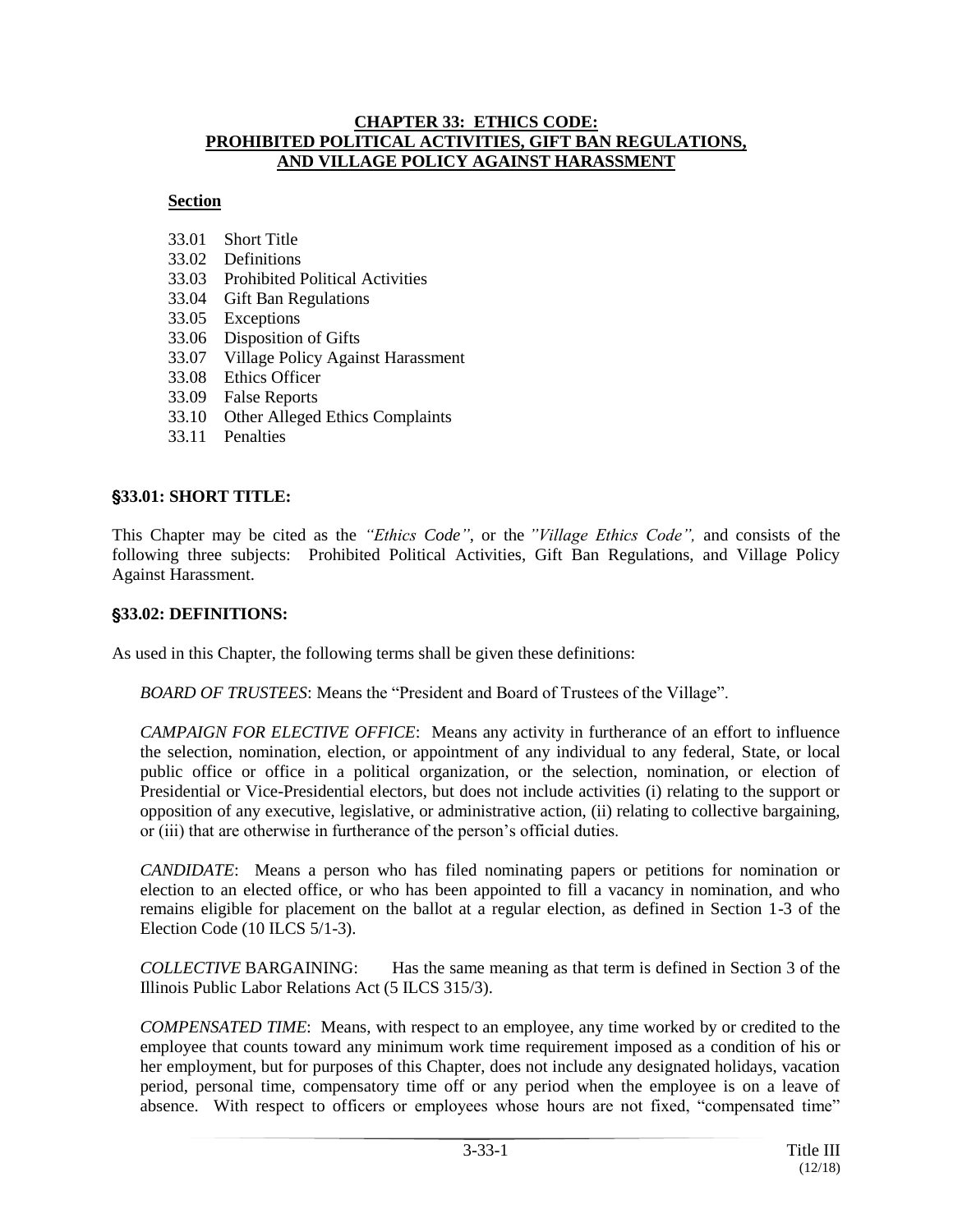includes any period of time when the officer is on premises under the control of the employer and any other time when the officer or employee is executing his or her official duties, regardless of location.

*COMPENSATORY TIME OFF*: Means authorized time off earned by or awarded to an employee to compensate in whole or in part for time worked in excess of the minimum work time required of that employee as a condition of his or her employment.

*CONTRIBUTION*: Has the same meaning as that term is defined in Section 9-1.4 of the Election Code (10 ILCS 5/9-1.4).

*CORPORATE AUTHORITIES*: Means the President and Board of Trustees of the Village.

*EMPLOYEE*: Means a person employed by the Village of Port Barrington, whether on a full-time or part-time basis or pursuant to a contract, whose duties are subject to the direction and control of an employer with regard to the material details of how the work is to be performed, including contract employees.

*EMPLOYER*: Means the Village of Port Barrington.

*GIFT*: Means any gratuity, discount, entertainment, hospitality, loan, forbearance, or other tangible or intangible item having monetary value including, but not limited to, cash, food and drink, and honoraria for speaking engagements related to, or attributable to, government employment or the official position of an employee.

*LEAVE OF ABSENCE*: Means any period during which an employee does not receive (i) compensation for employment, (ii) service credit toward pension benefits, and (iii) health insurance benefits paid for by the employer.

*OFFICER:* Means a person who holds, by election or appointment, an office created by statute or ordinance, regardless of whether the officer is compensated for service in his or her official capacity. (See also "Public Official".)

*PERSON:* Means any natural person or any other legal entity.

*POLITICAL ACTIVITY:* Means any activity in support of or in connection with any campaign for elective office or any political organization, but does not include activities (i) relating to the support or opposition of any executive, legislative, or administrative action, (ii) relating to collective bargaining, or (iii) that are otherwise in furtherance of the person's official duties.

*POLITICAL ORGANIZATION*: Means a party, committee, association, fund, or other organization (whether or not incorporated) that is required to file a statement of organization with the State Board of Elections or a county clerk under Section 9-3 of the Election Code (10 ILCS 5/9-3), but only with regard to those activities that require filing with the State Board of Elections or a county clerk.

# *PROHIBITED POLITICAL ACTIVITY*: Means:

(1) Preparing for, organizing, or participating in any political meeting, political rally, political demonstration, or other political event.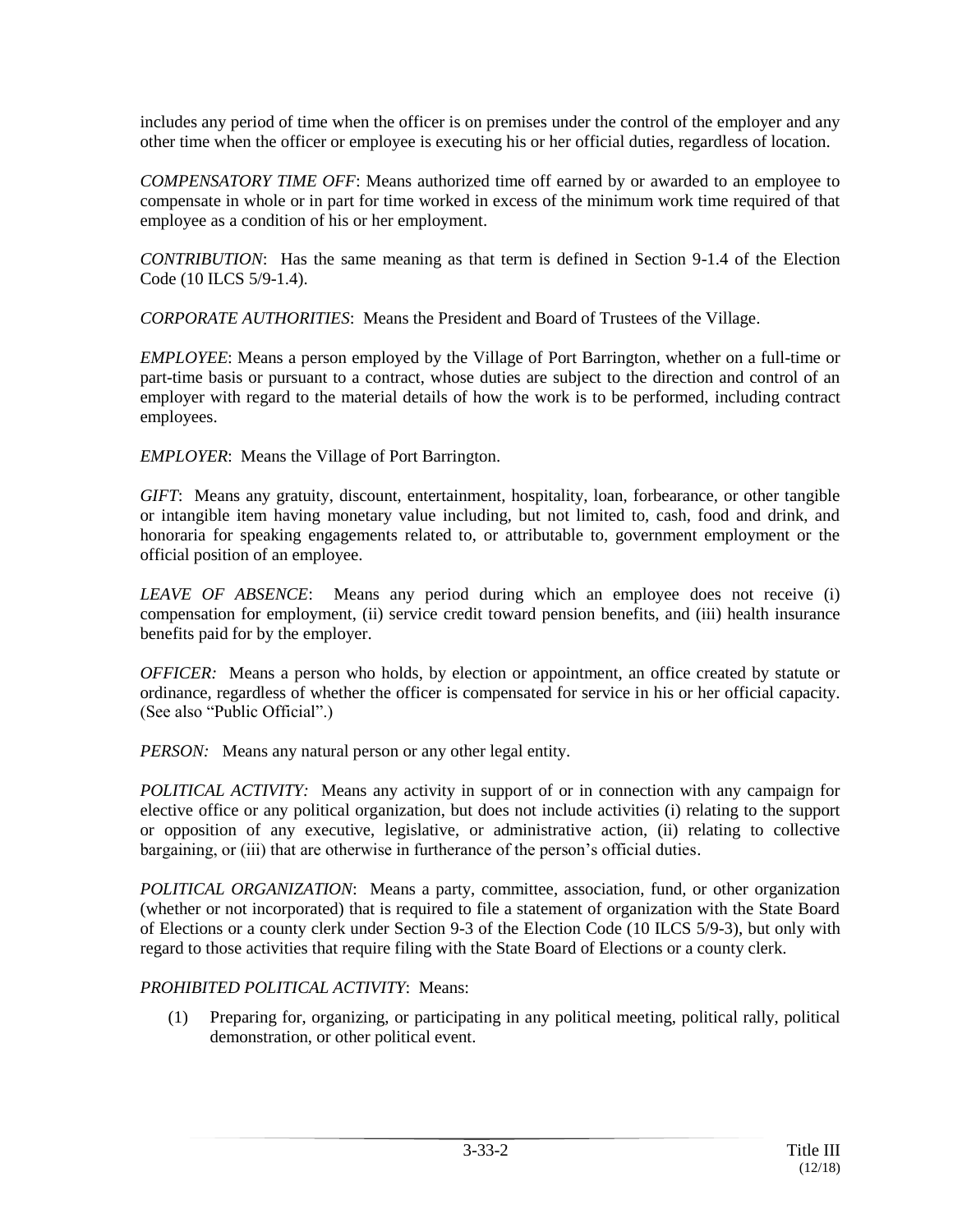- (2) Soliciting contributions, including but not limited to the purchase of, selling, distributing, or receiving payment for tickets for any political fundraiser, political meeting, or other political event.
- (3) Soliciting, planning the solicitation of, or preparing any document or report regarding anything of value intended as a campaign contribution.
- (4) Planning, conducting, or participating in a public opinion poll in connection with a campaign for elective office or on behalf of a political organization for political purposes or for or against any referendum question.
- (5) Surveying or gathering information from potential or actual voters in an election to determine probable vote outcome in connection with a campaign for elective office or on behalf of a political organization for political purposes or for or against any referendum question.
- (6) Assisting at the polls on election day on behalf of any political organization or candidate for elective office or for or against any referendum question.
- (7) Soliciting votes on behalf of a candidate for elective office or a political organization or for or against any referendum question or helping in an effort to get voters to the polls.
- (8) Initiating for circulation, preparing, circulating, reviewing, or filing any petition on behalf of a candidate for elective office or for or against any referendum question.
- (9) Making contributions on behalf of any candidate for elective office in that capacity or in connection with a campaign for elective office.
- (10) Preparing or reviewing responses to candidate questionnaires.
- (11) Distributing, preparing for distribution, or mailing campaign literature, campaign signs, or other campaign material on behalf of any candidate for elective office or for or against any referendum question.
- (12) Campaigning for any elective office or for or against any referendum question.
- (13) Managing or working on a campaign for elective office or for or against any referendum question.
- (14) Serving as a delegate, alternate, or proxy to a political party convention.
- (15) Participating in any recount or challenge to the outcome of any election.

*PROHIBITED SOURCE:* Means any person or entity who:

- (1) is seeking official action (i) by an officer or (ii) by an employee, or by the officer or another employee directing that employee;
- (2) does business or seeks to do business (i) with the officer or (ii) with an employee, or with the officer or another employee directing that employee;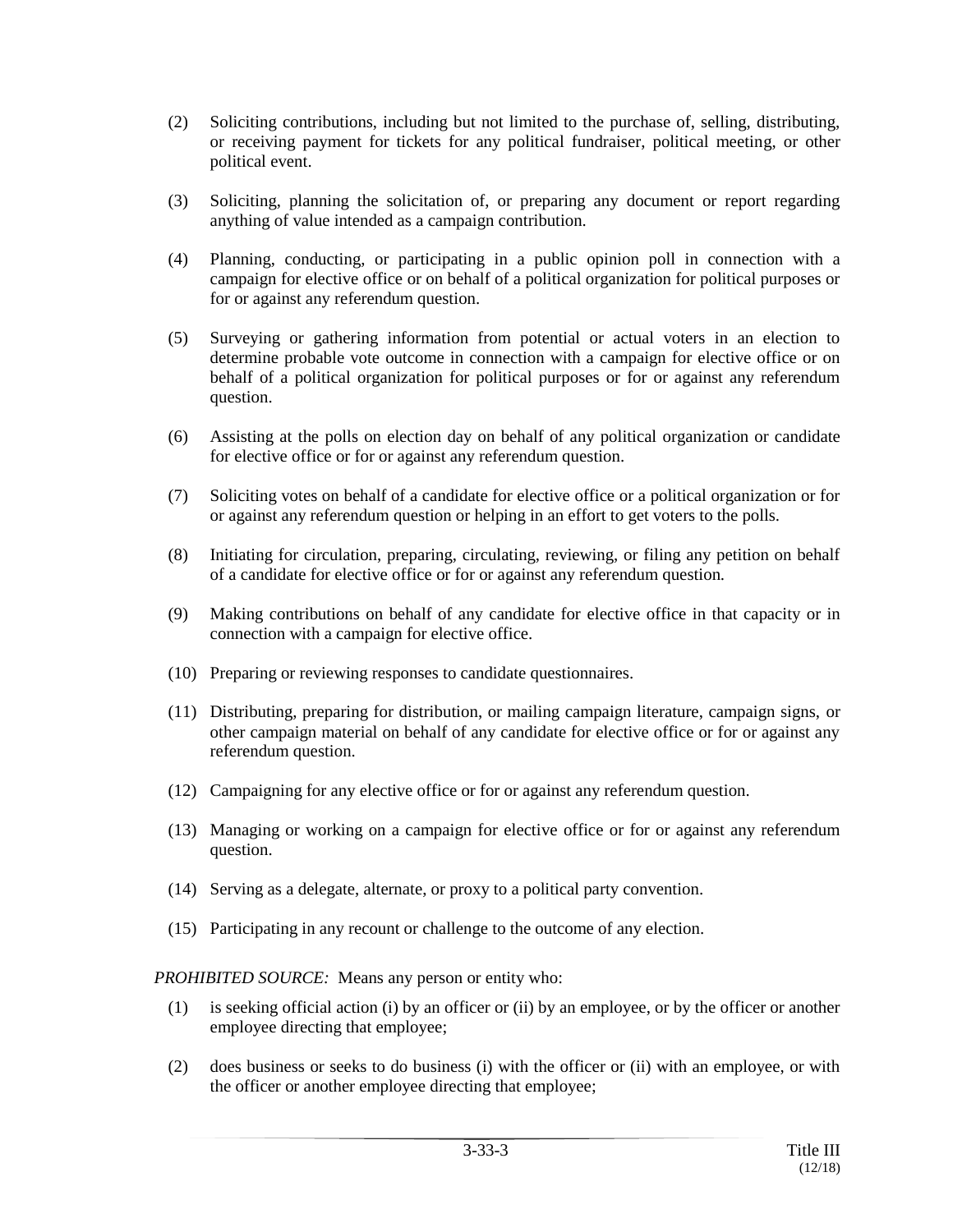- (3) conducts activities regulated (i) by the officer or (ii) by an employee, or by the officer or another employee directing that employee; or
- (4) has interests that may be substantially affected by the performance or non-performance of the official duties of the officer or employee.

*PUBLIC OFFICER*: See "Public Official".

*PUBLIC OFFICIAL*: Means any person holding a position by election or appointment in the service of the Village, whether paid or unpaid, including members of any agency, board, commission, or standing committee established by the Corporate Authorities of the Village by ordinance or by statute. The term "public official" shall include, but shall not be limited to, the Corporate Authorities, members of the Board of Zoning Appeals, and members of the Plan Commission. Independent contractors shall not be considered public officials.

*SEXUAL HARASSMENT*: Means any unwelcome sexual advances or requests for sexual favors or any conduct of a sexual nature when: (i) submission to such conduct is made either explicitly or implicitly a term or condition of an individual's employment or other business relationship; (ii) submission to or rejection of such conduct by an individual is used as the basis for employment or business transactional decisions affecting such individual; or (iii) such conduct has the purpose or effect of substantially interfering with an individual's work or business performance or creating an intimidating, hostile, or offensive working or business environment. For purposes of this definition, the phrase "working or business environment" is not limited to a physical location an employee is assigned to perform his or her duties and does not require an employment or business relationship.

*VILLAGE*: Means the Village of Port Barrington, Lake and McHenry Counties, Illinois.

*VILLAGE PRESIDENT*: Means the Village President of the Village of Port Barrington.

# '**33.03: PROHIBITED POLITICAL ACTIVITIES**:

- (A) No officer or employee shall intentionally perform any prohibited political activity during any compensated time, as defined herein. No officer or employee shall intentionally use any property or resources of the Village in connection with any prohibited political activity.
- (B) At no time shall any officer or employee intentionally require any other officer or employee to perform any prohibited political activity (i) as part of that officer or employee's duties, (ii) as a condition of employment, or (iii) during any compensated time off (such as holidays, vacation or personal time off).
- (C) No officer or employee shall be required at any time to participate in any prohibited political activity in consideration for that officer or employee being awarded additional compensation or any benefit, whether in the form of a salary adjustment, bonus, compensatory time off, continued employment or otherwise, nor shall any officer or employee be awarded additional compensation or any benefit in consideration for his or her participation in any prohibited political activity.
- (D) Nothing in this Chapter prohibits activities that are permissible for an officer or employee to engage in as part of his or her official duties, or activities that are undertaken by an officer or employee on a voluntary basis which are not prohibited by this Chapter.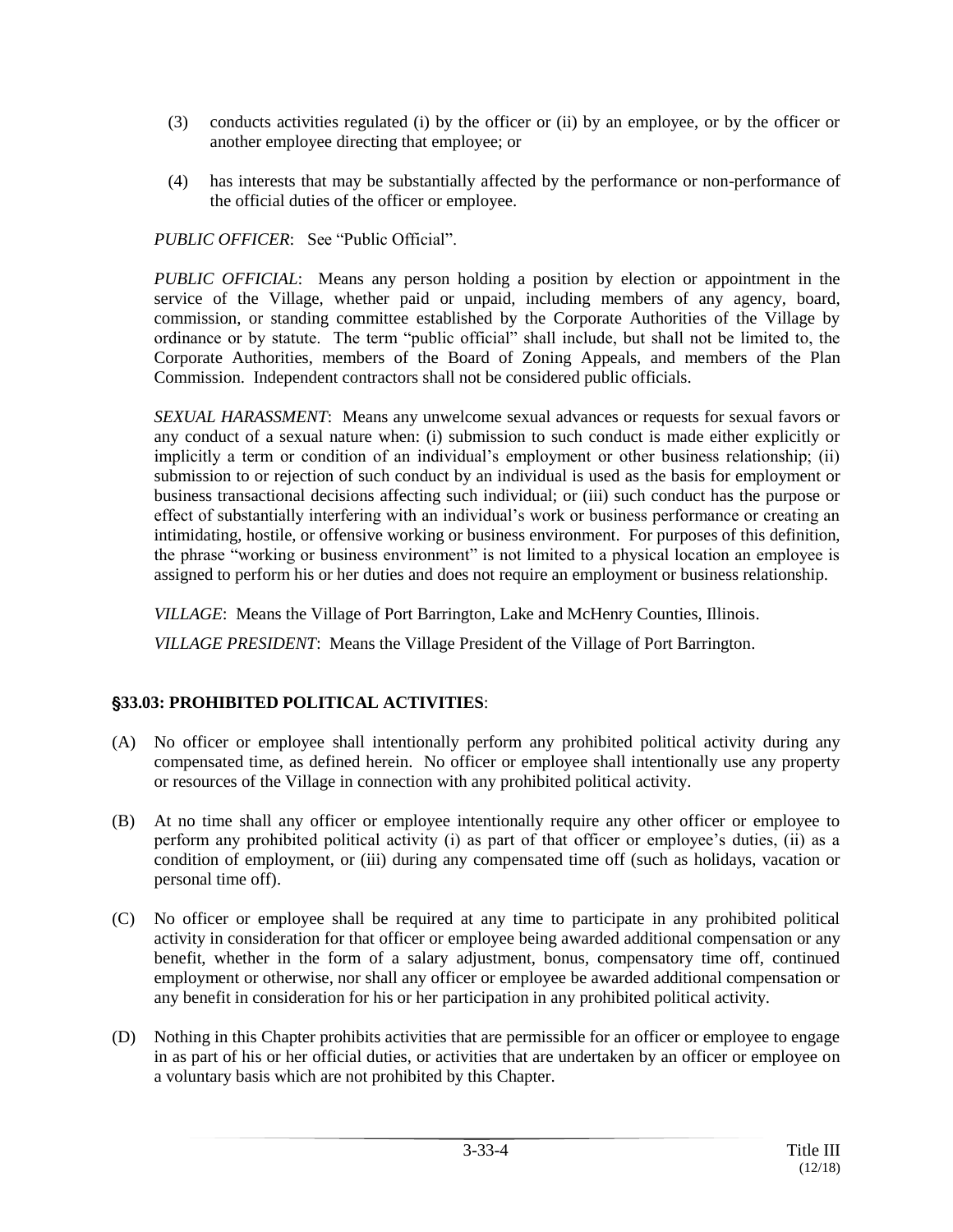(E) No person either (i) in a position that is subject to recognized merit principles of public employment or (ii) in a position the salary for which is paid in whole or in part by federal funds and that is subject to the Federal Standards for a Merit System of Personnel Administration applicable to grant-in-aid programs, shall be denied or deprived of employment or tenure solely because he or she is a member or an officer of a political committee, of a political party, or of a political organization or club.

'**33.04: GIFT BAN REGULATIONS**: Except as permitted by this Chapter, no officer, employee, and no spouse of or immediate family member living with any officer or employee (collectively referred to herein as "recipients"), shall intentionally solicit or accept any gift from any prohibited source, as defined herein, or which is otherwise prohibited by law or ordinance. No prohibited source shall intentionally offer or make a gift that violates this Chapter.

## '**33.05: EXCEPTIONS:**

Section 33.04 is not applicable to the following:

- (A) Opportunities, benefits, and services that are available on the same conditions as for the general public.
- (B) Anything for which the officer or employee or his or her spouse or immediate family member, pays the fair market value.
- (C) Any (i) contribution that is lawfully made under the Election Code or (ii) activities associated with a fundraising event in support of a political organization or candidate.
- (D) Educational materials and missions.
- (E) Travel expenses for a meeting to discuss business.
- (F) A gift from a relative, meaning those people related to the individual as father, mother, son, daughter, brother, sister, uncle, aunt, great aunt, great uncle, first cousin, nephew, niece, husband, wife, grandfather, grandmother, grandson, granddaughter, father-in-law, mother-in-law, son-in-law, daughter-in-law, brother-in-law, sister-in-law, stepfather, stepmother, stepson, stepdaughter, stepbrother, stepsister, half-brother, half-sister, and including the father, mother, grandfather, or grandmother of the individual's spouse and the individual's fiancé or fiancée.
- (G) Anything provided by an individual on the basis of a personal friendship unless the recipient has reason to believe that, under the circumstances, the gift was provided because of the official position or employment of the recipient or his or her spouse or immediate family member and not because of the person friendship. In determining whether a gift is provided on the basis of personal friendship, the recipient shall consider the circumstances under which the gift was offered, such as: (i) the history of the relationship between the individual giving the gift and the recipient of the gift, including any previous exchange of gifts between those individuals; (ii) whether to the actual knowledge of the recipient the individual who gave the gift personally paid for the gift or sought a tax deduction or business reimbursement for the gift; and (iii) whether to the actual knowledge of the recipient the individual who gave the gift also at the same time gave the same or similar gifts to other officers or employees, or their spouses or immediate family members.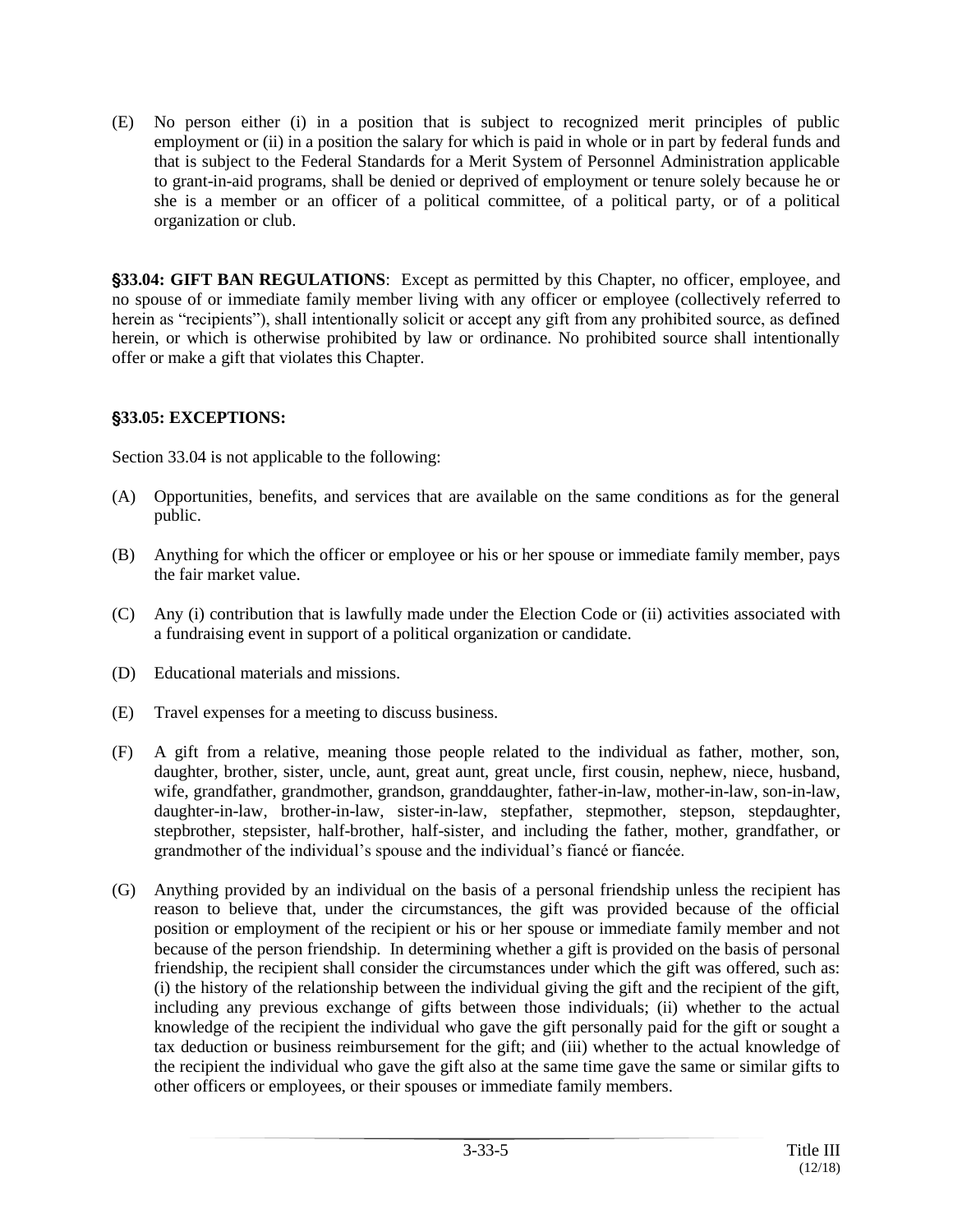- (H) Food or refreshments not exceeding \$75 per person in value on a single calendar day; provided that the food or refreshments are (i) consumed on the premises from which they were purchased or prepared or (ii) catered. For the purposes of this Chapter, "catered" means food or refreshments that are purchased ready to consume which are delivered by any means.
- (I) Food, refreshments, lodging, transportation, and other benefits resulting from outside business or employment activities (or outside activities that are not connected to the official duties of an officer or employee), if the benefits have not been offered or enhanced because of the official position or employment of the officer or employee, and are customarily provided to others in similar circumstances.
- (J) Intra-governmental and inter-governmental gifts. For the purpose of this Chapter, "intragovernmental gift" means any gift given to an officer or employee from another officer or employee, and "inter-governmental gift" means any gift given to an officer or employee by an officer or employee of another governmental entity.
- (K) Bequests, inheritances, and other transfers at death.
- (L) Any item or items from any one prohibited source during any calendar year having a cumulative total value of less than \$100.

Each of the exceptions listed in this Chapter is mutually exclusive and independent of every other.

# '**33.06: DISPOSITION OF GIFTS**:

An officer or employee, his or her spouse or an immediate family member living with the officer or employee, does not violate this Chapter if the recipient promptly takes reasonable action to return a gift from a prohibited source to its source or gives the gift or an amount equal to its value to the Village or to an appropriate charity that is exempt from income taxation under the Internal Revenue Code, as now or hereafter amended, renumbered, or succeeded.

## '**33.07: VILLAGE POLICY AGAINST HARASSMENT:**

The Village is committed to maintaining an environment free from discrimination and harassment. In keeping with this commitment, the Village prohibits and will not tolerate any form of harassment that violates this Village Policy Against Harassment (sometimes referred to herein as "this Village Policy" or "this Policy"). This Policy Against Harassment is hereby made applicable to and prohibits harassment by any elected or appointed public officials of the Village, any Village employee, and to any vendor, independent contractor, client, customer or other person(s).

(A) Prohibited Conduct:

This Policy prohibits harassment or other workplace discrimination based on a person's protected status under state and federal law. This includes conduct, whether verbal, physical, or visual, that denigrates or shows hostility or aversion toward an individual based upon that person's race, gender, sexual orientation, age, color, religious affiliation, national origin, disability, ancestry, marital status, military status, or other legally protected status. The Village prohibits and will not tolerate harassing conduct that has the purpose or effect of interfering unreasonably with an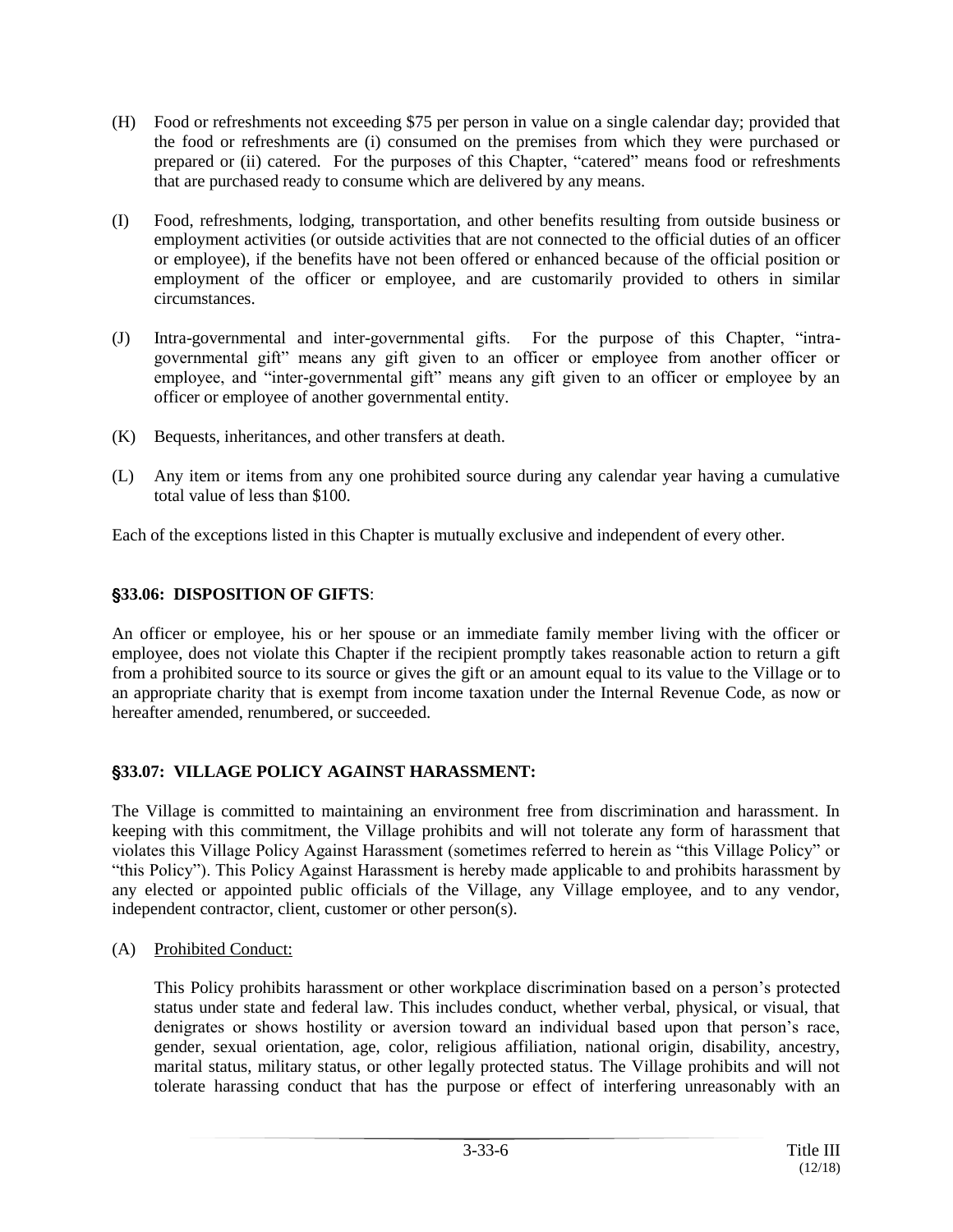individual's work performance, affecting an individual's tangible job benefits, or creating an intimidating, hostile, or offensive work environment.

The conduct prohibited by this Policy specifically includes, but is not limited to:

- (i) Epithets, slurs, negative stereotyping, or intimidating acts that are based on a person's protected status;
- (ii) Written or graphic material circulated, available on the Village's computer system, or posted or distributed within the workplace that shows hostility toward a person or persons because of their protected status.

The Village prohibits any such conduct in the Village workplace, and this Village Policy prohibits harassment based on an individual's protected status, even if it does not rise to the level of a legal violation.

## (B) Sexual Harassment:

Sexual harassment means any unwelcome sexual advances or requests for sexual favors or any conduct of a sexual nature when: (i) submission to such conduct is made either explicitly or implicitly a term or condition of an individual's employment or other business relationship; (ii) submission to or rejection of such conduct by an individual is used as the basis for employment or business transactional decisions affecting such individual; or (iii) such conduct has the purpose or effect of substantially interfering with an individual's work or business performance or creating an intimidating, hostile, or offensive working or business environment. For purposes of this definition, the phrase "working or business environment" is not limited to a physical location an employee is assigned to perform his or her duties and does not require an employment or business relationship. Sexual harassment also includes any harassing conduct based on gender, regardless of whether the conduct is sexual in nature. Any unwelcome conduct based on gender is also forbidden by this Policy regardless of whether the individual engaged in harassment and the individual being harassed are of the same or different genders.

This policy forbids harassment based on gender regardless of whether it rises to the level of a legal violation.

The Village considers the following conduct to represent, not exclusively, some of the types of acts that violate this Policy:

- (1) Physical assaults of a sexual nature included but not limited to rape or sexual battery;
- (2) Intentional physical conduct which is sexual in nature, such as touching, pinching, patting, grabbing, etc.
- (3) Unwanted sexual advances, propositions or other sexual comments including but not limited to sexually oriented gestures, noises, remarks, innuendo, jokes, or comments or verbal abuse of a sexual nature. Also included are preferential treatment and promises of a preferential treatment to a person for submitting to sexual conduct;
- (4) Sexual or discriminatory displays, publications, or communications anywhere in the Village work place by persons who are subject to this Village Policy Against Harassment or others including but not limited to pictures, posters, calendars, graffiti, objects, reading materials, or other materials that are suggestive, demeaning, or pornographic and also, including but not limited to, any display, publications(s) or communications(s) made through the use of a computer, cell phone, personal digital assistant ("PDA"), or similar electronic device(s).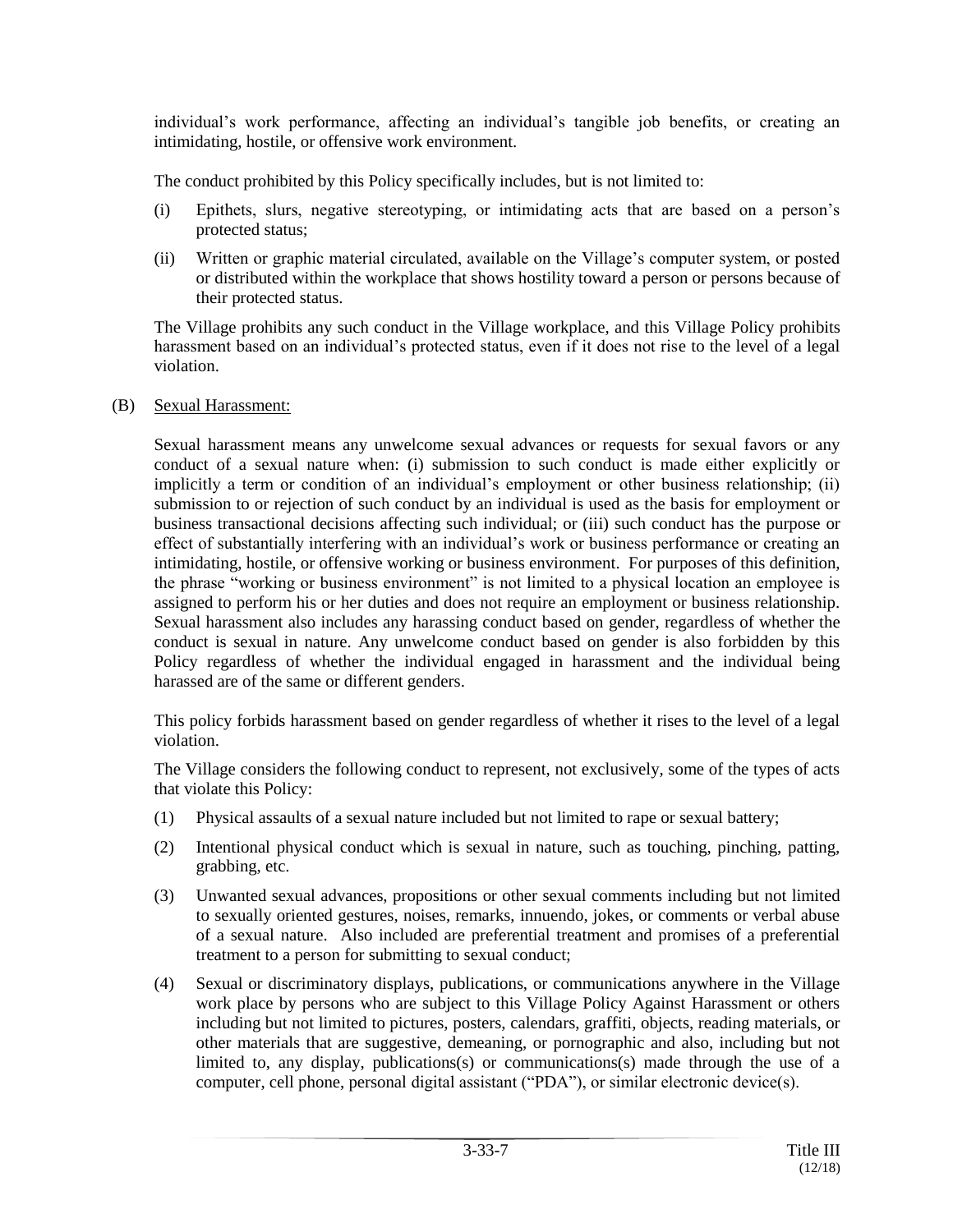#### (C) Responsibilities of Any Affected Persons:

Everyone at the Village is expected to assure that the Village workplace is free from prohibited discrimination or harassment. All persons subject to this Village Policy are expected to avoid exhibiting and/or participating in any behavior or conduct that could reasonably be interpreted as prohibited discrimination or harassment under this Policy. Any affected person is expected and encouraged to inform the Village President, the Village Administrator, and/or to inform the employee's supervisor or department head whenever such affected person has observed, experienced and/or has been subjected to discrimination, harassment, and/or conduct in the Village workplace that is discriminatory, harassing, unwelcome, offensive, inappropriate, or in poor taste. Any affected person is expected to come forward promptly and report any alleged violations of this Policy before the alleged offending behavior becomes repetitive, severe or pervasive.

#### (D) Complaints of Harassment:

If any person subject to this Village Policy experiences or witnesses any conduct that he or she believes is inconsistent with and/or in violation of this Policy, the Village expects the affected person to promptly notify the Village President, the Village Administrator, or an employee's supervisor, or department head. This may be done in writing or orally. Any supervisor or department head who receives a complaint or observes conduct which may violate this Village Policy, must immediately report the complaint or observation to the Village President. This Village Policy does not require reporting harassment or discrimination to any individual who is creating and/or participating in the harassment or discrimination.

## (E) Village Response:

All reports describing conduct that is inconsistent with and/or in violation of this Village Policy will be investigated promptly. Any person who believes he or she has been subjected to or has observed discrimination or harassment prohibited by this Policy has the right to request that the Village take appropriate action to terminate any such prohibited activity immediately. The Village may take reasonable interim measures, such as a leave of absence or a transfer, while the Village's investigation of the alleged incident or conduct takes place. The Village will take further appropriate action once the report has been thoroughly investigated. That action may be a conclusion that a violation occurred, as explained immediately below. The Village might also conclude, depending on the circumstances, either that no violation of this Policy occurred or that the Village's investigation was not conclusive, and therefore, it could not be determined whether or not a violation of this Policy occurred.

If an investigation reveals that a violation of this Village Policy or other inappropriate conduct has been committed by an elected or appointed public official or by a Village employee, then the Corporate Authorities of the Village will take corrective action, up to and including discipline or termination of the Village employee, or reprimand, censure, and/or removal from office of such elected or appointed public official, to the extent authorized by Illinois law, as is appropriate under the circumstances. The Village may discipline a Village employee for any inappropriate conduct discovered in investigating reports made under this Policy, regardless of whether the conduct constitutes a violation of law or a violation of this or any other Village policy. If the person who engaged in harassment is not a Village employee and/or an elected or appointed public official of the Village, then the Village will take whatever corrective action is reasonable and appropriate under the circumstances.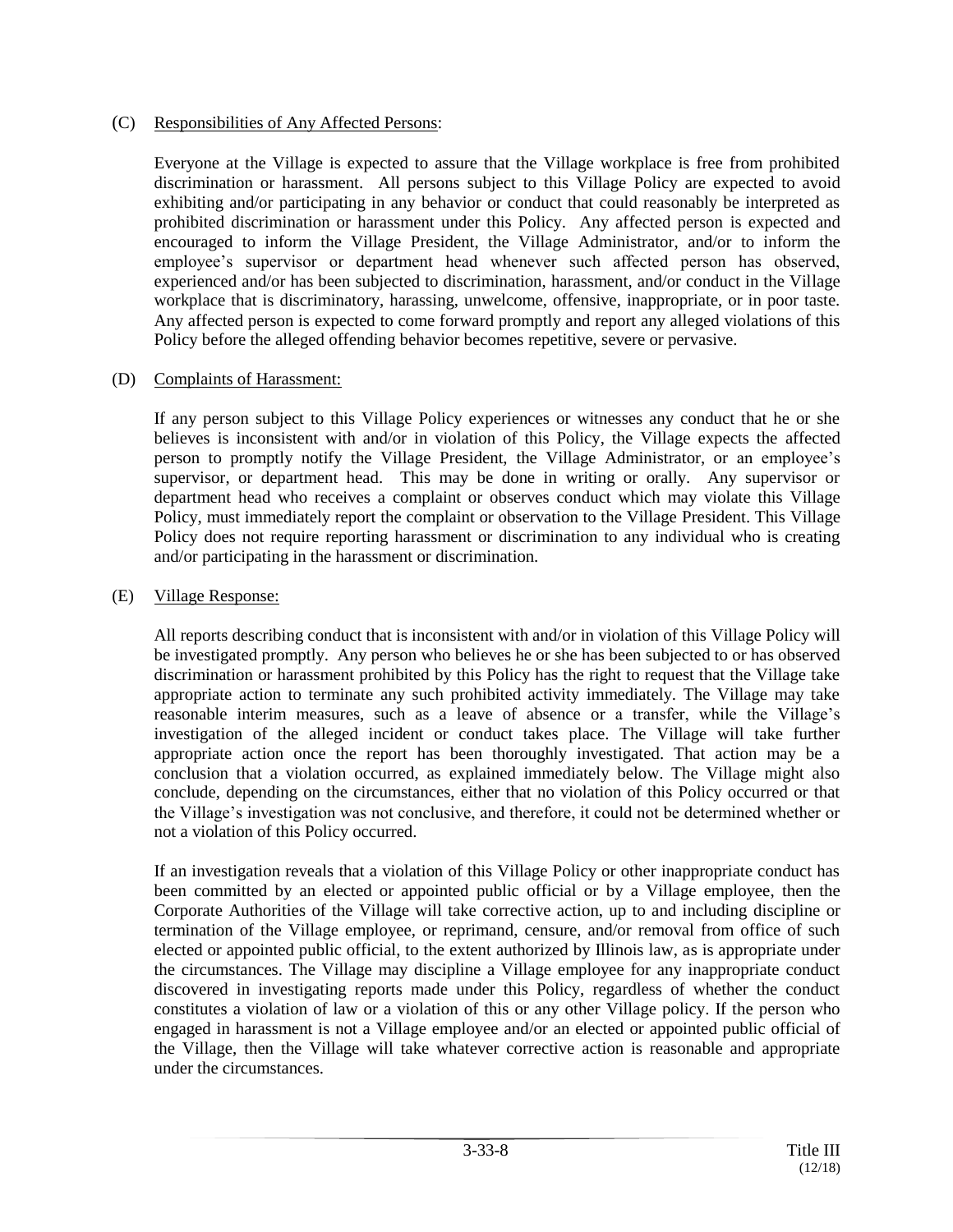Any affected person is encouraged to use the above complaint procedure(s) to report and resolve his or her respective complaints of harassment or retaliation. This Village Policy requires giving of immediate notice of alleged violations of this Policy to an appropriate representative of the Village as listed above, so that the Village may address and resolve any alleged violations of this Policy in an expeditious and timely manner, without waiting for legal proceedings to be initiated and run their course. However, any affected person may also file a charge of discrimination and/or harassment in writing with the Illinois Department of Human Rights within 300 days of the alleged incident of discrimination and/or harassment, unless it is a continuing offense.

The Department of Human Rights can be contacted at:

Illinois Department of Human Rights 100 W. Randolph St., Suite 10-100 Chicago, IL 60601 (312)814-6200

The Illinois Human Rights Commission can be contacted at:

Illinois Human Rights Commission 100 W. Randolph St., Suite 5-100 Chicago, IL 60601 (312) 814-6269

(F) Retaliation Prohibited:

The Village prohibits the adverse treatment of any person, Village employee or former Village employee for reporting one or more incidents of harassment, for assisting a person, Village employee or former Village employee in filing a report, for cooperating in a harassment investigation, or for filing an administrative claim with the EEOC or a state governmental agency relative to harassment. All persons who experience or witness any conduct they believe to be retaliatory should immediately follow the reporting procedures provided for in this Village Policy.

No elected or appointed official(s) of the Village, Village employee(s), or any Village agency or office shall take any retaliatory action against any Village employee due to a Village employee's:

- (1) Disclosure or threatened disclosure of any violation of this Village Policy;
- (2) The provision of information related to or testimony before any public body conducting an investigation, hearing or inquiry into any violation of this Village Policy, or
- (3) Assistance or participation in a proceeding to enforce the provisions of this Village Policy.

For the purposes of this Policy, retaliatory action means the reprimand, discharge, suspension, demotion, denial of promotion or transfer, or change in the terms or conditions of employment of any Village employee that is taken in retaliation for a Village employee's involvement in protected activity pursuant to this Village Policy.

No individual making a report will be retaliated against even if a report made in good faith is not substantiated. In addition, any witness will be protected from retaliation.

Similar to the prohibition against retaliation contained herein, the State Officials and Employees Ethics Act (5 ILCS 430/15-10) provides whistleblower protection from retaliatory action such as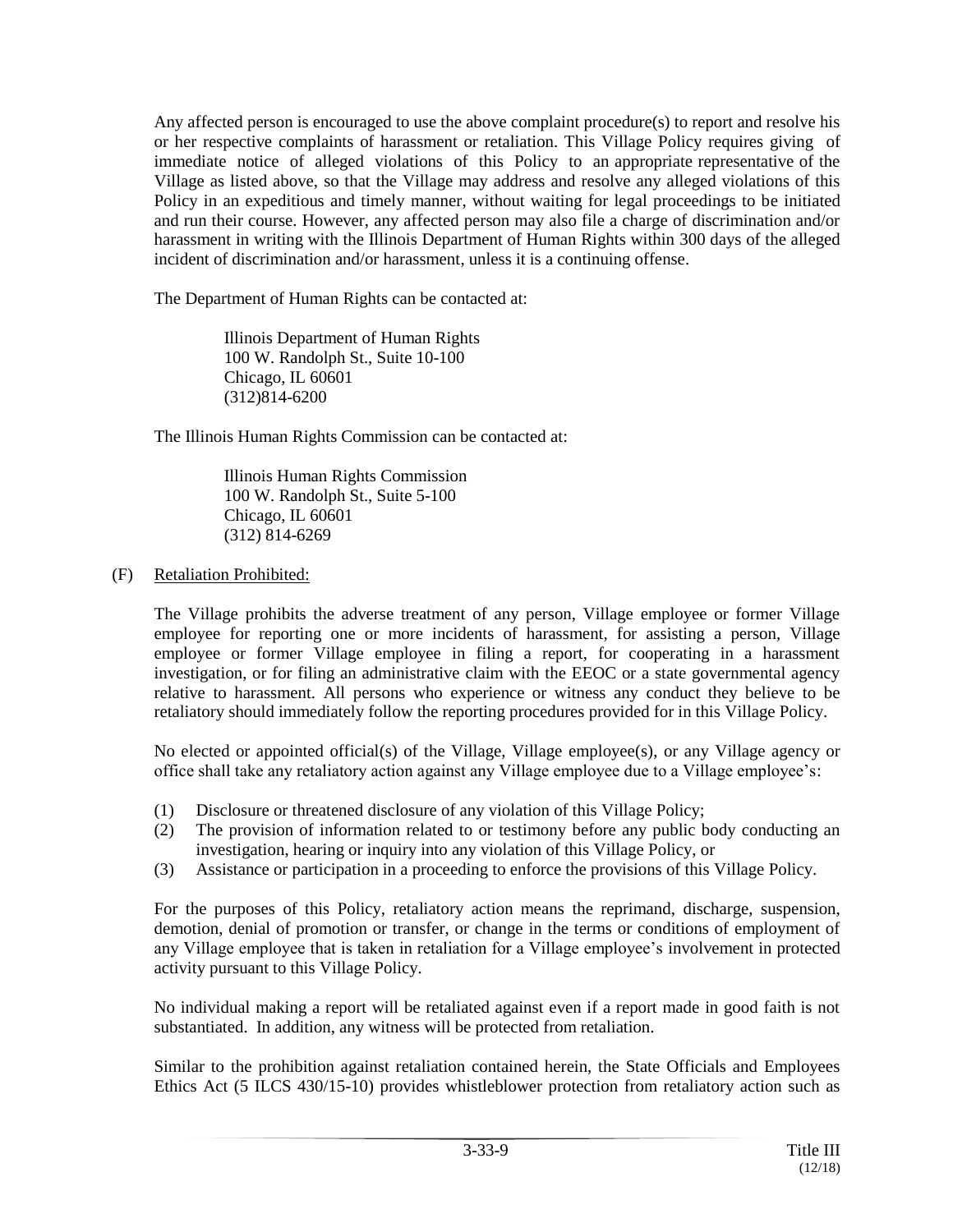reprimand, discharge, suspension, demotion, or denial of promotion or transfer that occurs in retaliation for an employee who does any of the following.

- (1) Discloses or threatens to disclose to a supervisor or to a public body an activity, policy, or practice of any officer, member, State agency, or other State employee that the State employee reasonably believes is in violation of a law, rule, or regulation;
- (2) Provides information to or testifies before any public body conducting an investigation, hearing, or inquiry into any violation of a law, rule, or regulation by any officer, member, State agency or other State employee, or
- (3) Assists or participates in a proceeding to enforce the provisions of the State Officials and Employees Ethics Act.

Pursuant to the Whistleblower Act (740 ILCS 174/15(a)), an employer may not retaliate against an employee who discloses information in a court, an administrative hearing, or before a legislative commission or committee, or in any other proceeding, where the employee has reasonable cause to believe that the information discloses a violation of a State or federal law, rule, or regulation. In addition, an employer may not retaliate against an employee for disclosing information to a government or law enforcement agency, where the employee has reasonable cause to believe that the information discloses a violation of a State or federal law, rule, or regulation. (740 ILCS  $174/15(b)$ 

According to the Illinois Human Rights Act (775 ILCS 5/6-101), it is a civil rights violation for a person, or for two or more people to conspire, to retaliate against a person because he/she has opposed that which he/she reasonably and in good faith believes to be sexual harassment in employment, because he/she has made a charge, filed a complaint, testified, assisted, or participated in an investigation, proceeding, or hearing under the Illinois Human Rights Act.

A Village employee who is suddenly transferred to a lower paying job or passed over for a promotion after filing a complaint with IDHR or EEOC, may file a retaliation charge which is due within 300 days (IDHR) or 300 days (EEOC) of the alleged retaliation.

(G) Confidentiality:

In investigating and in imposing any discipline, the Village will attempt to preserve confidentiality to the extent that the needs of the situation permit.

(H) Training on Policy:

The Village will regularly conduct training for Village officers and employees on this Village Policy Against Harassment. All Village officers and employees shall be required to periodically attend such training.

(Amd. Ord. 2018-11-02, passed 11-21-18)

## '**33.08: ETHICS OFFICER:**

The position of Village Ethics Officer is hereby established, who shall have the responsibility for investigating and presenting recommendations to the Corporate Authorities of the Village concerning any alleged violations of this Chapter by any public official(s) and/or employee(s) of the Village. The Ethics Officer of the Village may from time to time be either an employee of the Village who has been assigned